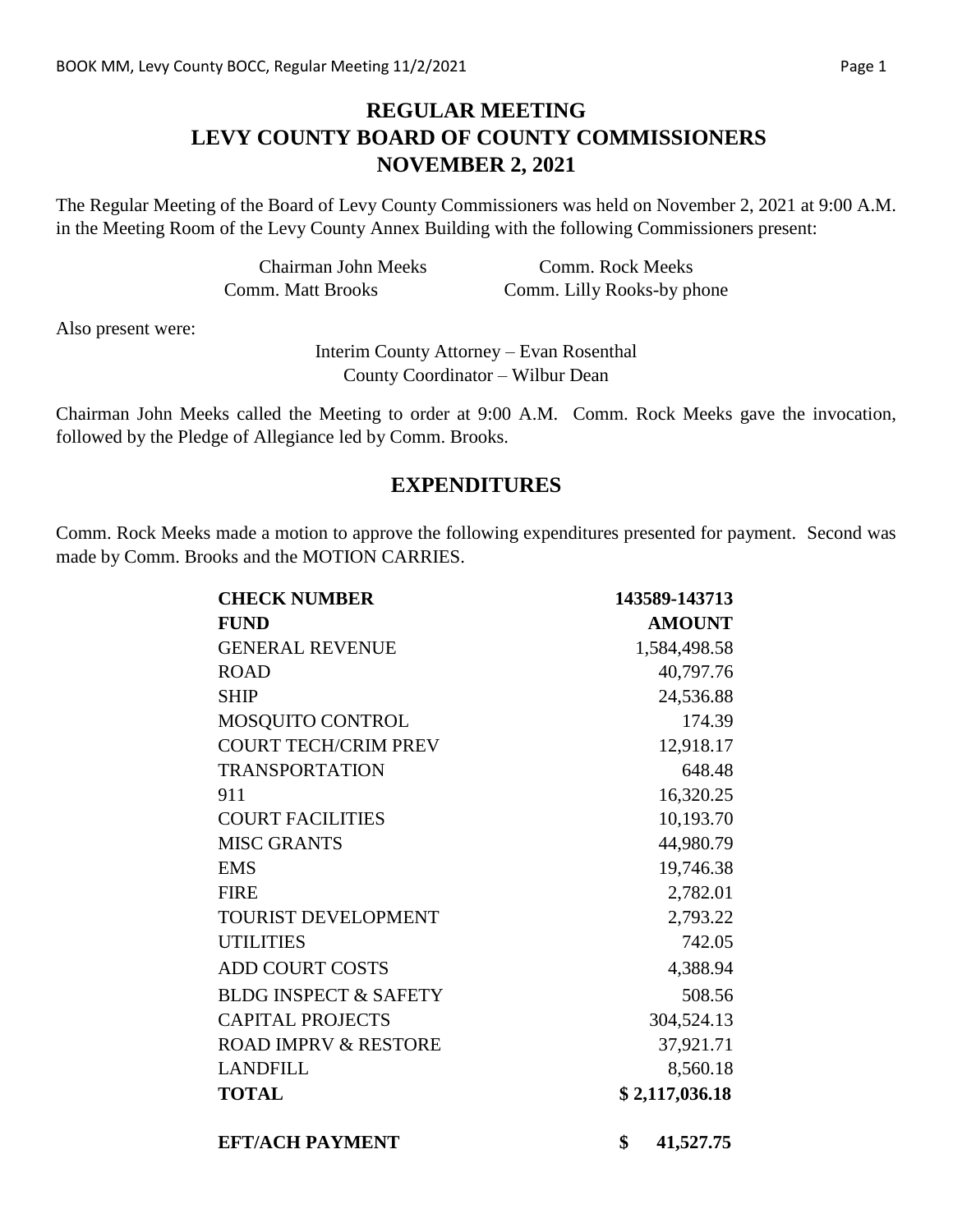### **MINUTES**

The minutes for the regular Board meeting held on August 3, 2021 were presented for Board approval.

Comm. Brooks made a motion to approve the minutes for the regular Board meeting held on August 3, 2021 as presented. Second was made by Comm. Rock Meeks and the MOTION CARRIES.

## **AGENDA ADDITIONS, DELETIONS, MODIFICATIONS**

Comm. Brooks made a motion to approve the agenda with no changes. Second was made by Comm. Rock Meeks and the MOTION CARRIES.

# **PROCLAMATIONS/RECOGNITIONS**

A. Elizabeth Phillips requested Board approval of Proclamation 2021-134, recognizing November, 2021 as National Hospice Palliative Care Month.

Comm. Brooks made a motion to approve Proclamation 2021-134 as presented. Second was made by Comm. Rock Meeks and the MOTION CARRIES.

B. Comm. John Meeks recognized Bruce Haney for achieving the 1<sup>st</sup> Annual Paratransit State Technician of the Year award from FPTA/CTD.

# **PLANNING & ZONING**

Swearing in of audience members was done by Atty. Rosenthal.

Comm. John Meeks asked if any of the Commissioners had any ex-parte communication regarding items A or B. Comm. John Meeks stated he had ex-parte communication with the petitioners for item A.

Stacey Hectus, Director

A. Public Hearing – Requesting Board approval of Petition No. SEA 21-01; approving a Special Exception Amendment for Heather Hosfeld on behalf of JFos LLC, petitioning the Levy County Board of County Commissioners for a Special Exception Amendment to SEA 01-06 AKA Wells Horse Hole. Parcel Number: 0284300000.

Petitioners, Heather and Darrin Hosfeld spoke to the Board explaining changes they have made which address concerns made by those living nearby.

Comm. John Meeks asked if there was anyone in the audience who wished to speak regarding the item presented.

Audience member Judy Wright spoke regarding a fence on the property.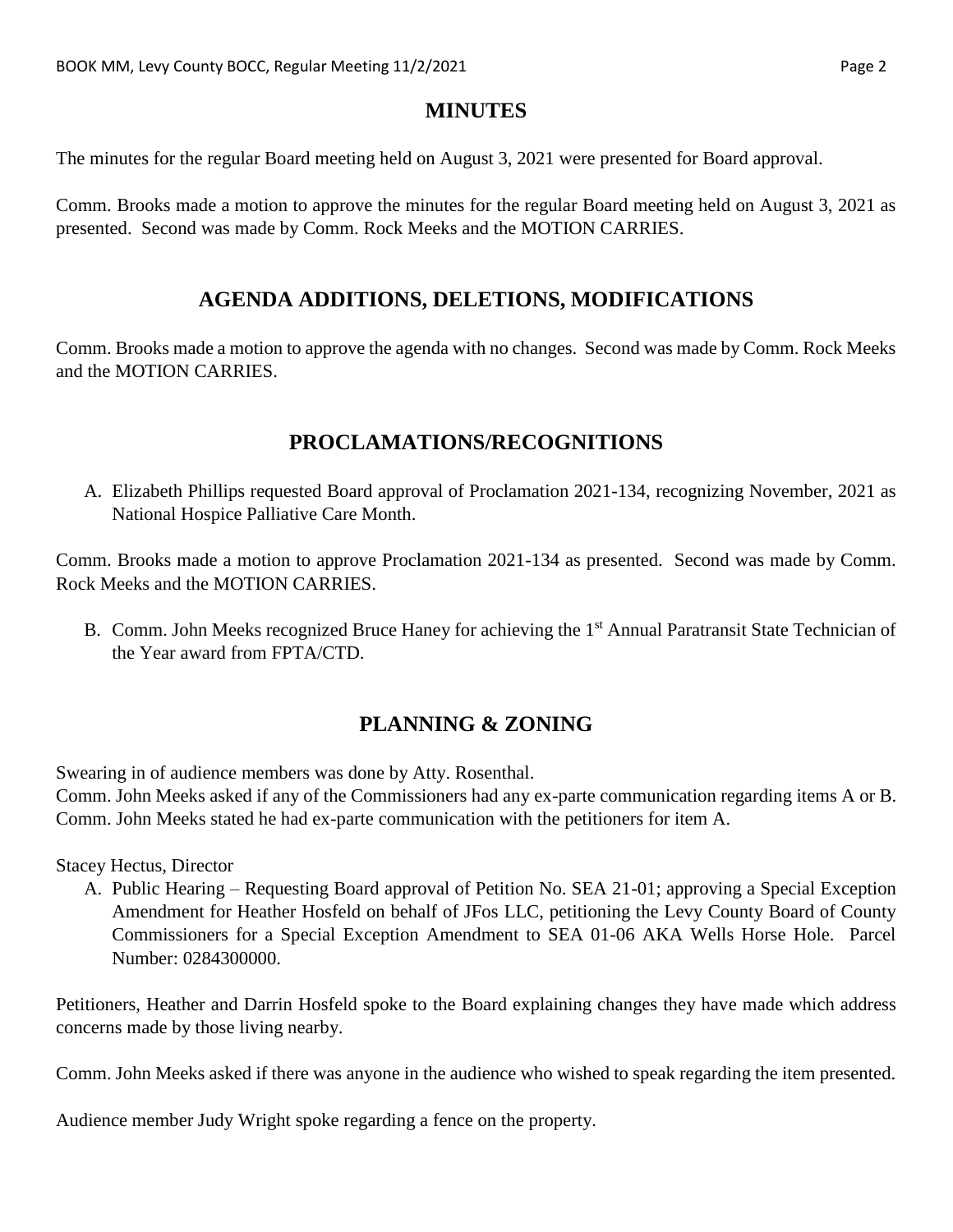Comm. Brooks made a motion to approve Petition No. SEA 21-01 including the self-contained camping as requested. Second was made by Comm. Rock Meeks and the MOTION CARRIES.

B. Requesting Board discussion/guidance regarding Internet Café's (simulated gambling).

Following discussion, the Commissioners gave direction for Mrs. Hectus to work with legal to draft an Ordinance which would prohibit Internet Café's/Internet Gambling establishments in Levy County.

### **LEVY COUNTY CITIZEN – MICHAEL L. SCHEUTRUM, SR.**

Comm. Rooks spoke on behalf of Mr. Scheutrum, who lost his Agricultural exemption status on Parcel 0072500000, causing the taxes on the property to increase. Comm. Rooks stated she had explained to him the Property Appraisers office must follow the law and if a piece of property has not been used for Agriculture, it cannot qualify for Agricultural exemption.

## **LEVY COUNTY SHERIFF'S OFFICE**

Sheriff Bobby McCallum

A. Requesting Board approval and the Chairman's signature for JAG Grant 2020-JAGC-3990, FY 2019 JAGC Residual LPR and Camera Systems. Sheriff McCallum stated the residual funding request in the amount of \$223,000 had been approved.

Comm. Rock Meeks made a motion to approve the Chairman's signature on the JAG Grant, 2020-JAGC-3990, FY 2019 JAGC Residual LPR and Camera Systems as requested. Second was made by Comm. Brooks and the MOTION CARRIES.

B. Requesting Board approval of Resolution 2021-139 amending the final budget for fiscal year 2021-2022 in the amount of \$223,000.

Comm. Brooks made a motion to approve Resolution 2021-139 as requested. Second was made by Comm. Rock Meeks and the MOTION CARRIES.

### **SUPERVISOR OF ELECTIONS**

Tammy Jones

A. Requesting Board approval of Resolution 2021-135 amending the final budget for FY 2021-2022 in the amount of \$1,278.

Comm. Rock Meeks made a motion to approve Resolution 2021-135 as requested. Second was made by Comm. Brooks and the MOTION CARRIES.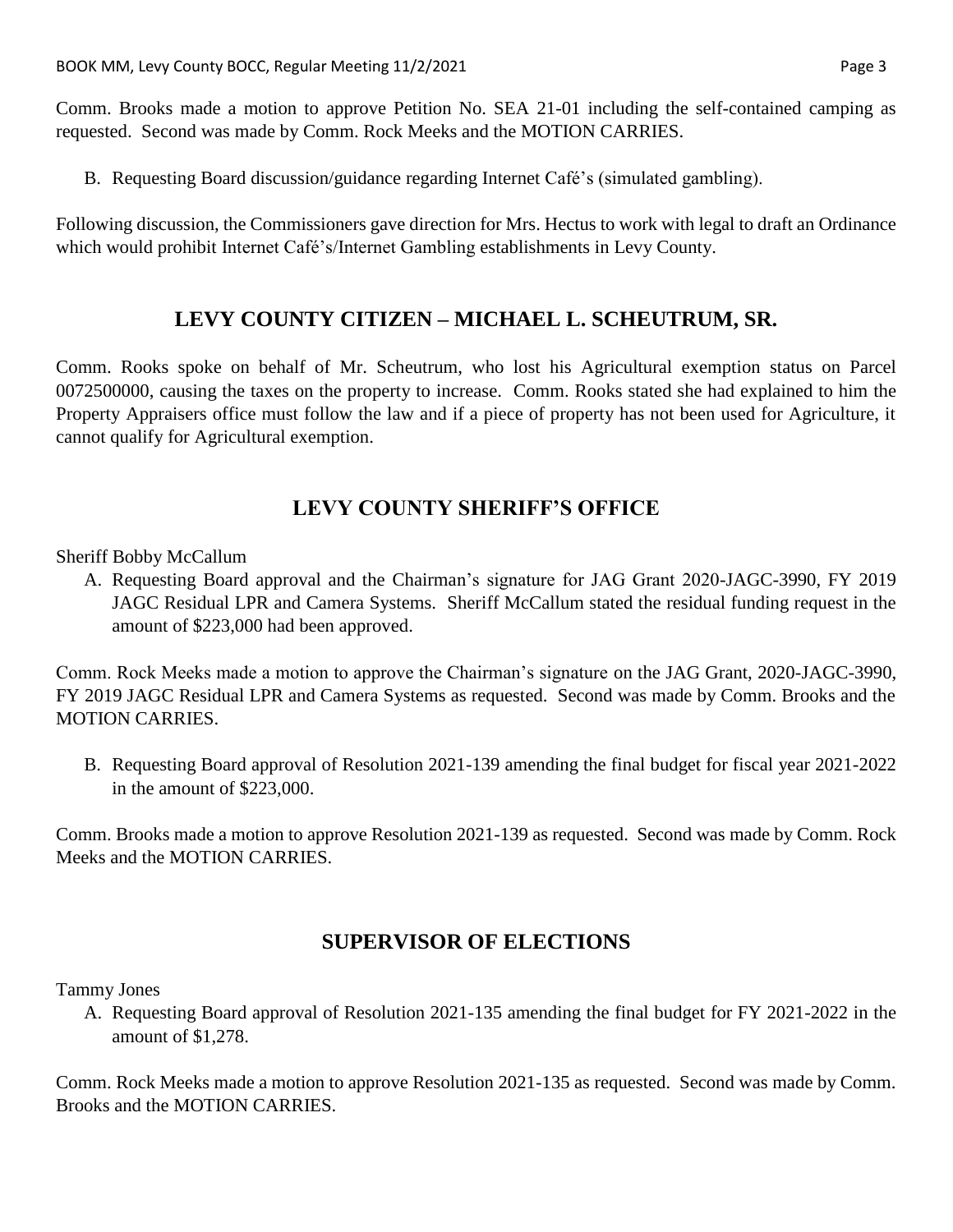B. Requesting Board approval of Resolution 2021-136 amending the final budget for FY 2021-2022 in the amount of \$30,813.

Comm. Rock Meeks made a motion to approve Resolution 2021-136 as requested. Second was made by Comm. Brooks and the MOTION CARRIES.

#### **FUTURE ENERGY SOLUTIONS**

Wayne Burrell gave a follow-up to the Board of the lighting audit conducted at the Levy County Detention Facility. The Commissioners agreed to have Mr. Burrell provide a contract to the County Attorney for review and to be brought back to the Board for approval.

## **DEPARTMENT REPORTS**

## **EMERGENCY MANAGEMENT**

John MacDonald, Director

Requesting Board approval of Resolution 2021-133 amending the final budget for fiscal year 2021-2022 in the amount of \$14,000.

Comm. Rock Meeks made a motion to approve Resolution 2021-133 as requested. Second was made by Comm. Brooks and the MOTION CARRIES.

### **PROCUREMENT**

Alicia Tretheway, Coordinator

Requesting Board approval of the lowest most responsive bid for Asphalt (TB\_2022\_012), Central Materials. Listed below are the bids which were received:

| Central Materials Company, Inc. | \$69,500 |
|---------------------------------|----------|
| <b>Ranger Construction</b>      | \$70,000 |
| V.E. Whitehurst & Sons, Inc.    | \$79,250 |

Comm. Rock Meeks made a motion to accept the bid from Central Materials as requested. Second was made by Comm. Brooks and the MOTION CARRIES.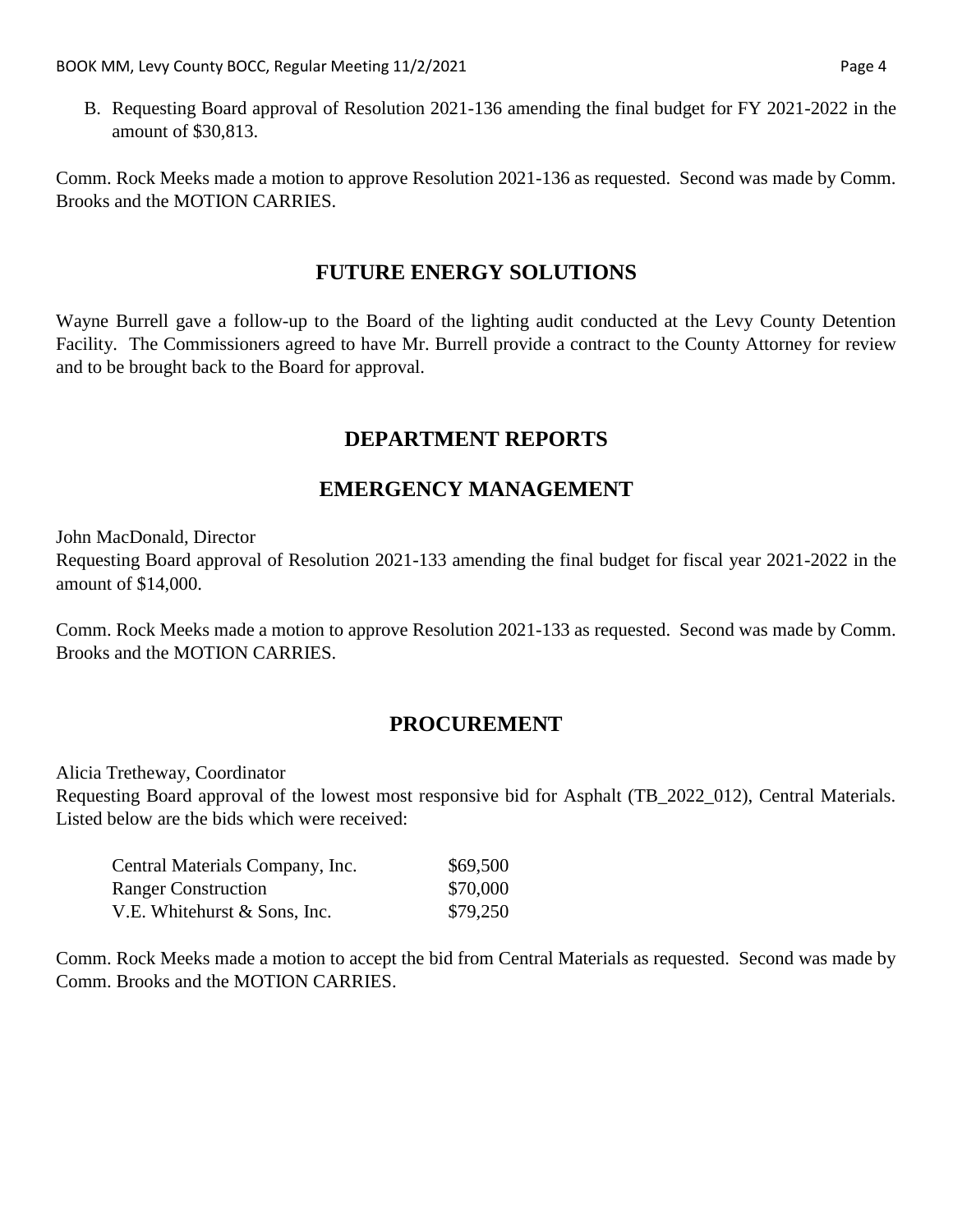## **ROAD DEPARTMENT**

Alice LaLonde, Administrative Coordinator

A. Requesting Board approval to apply to FDOT for funding to have road improvements on the following roads: C337, C326, C347 and C336. All applications are completed electronically and Board approval is requested for Alice LaLonde to submit and sign the applications.

Comm. Brooks made a motion to approve application to FDOT for road improvements with approval for Alice LaLonde to submit and sign the applications as requested. Second was made by Comm. Rock Meeks and the MOTION CARRIES.

B. Requesting Board approval of Resolution 2021-137 amending the final budget for fiscal year 2021-2022 in the amount of \$500,000.

Comm. Brooks made a motion to approve Resolution 2021-137 as requested. Second was made by Comm. Rock Meeks and the MOTION CARRIES.

### **SHIP**

Marlon Gayle, Housing Planner

Requesting Board approval of Deferred Payment Loan Agreement in the amount of \$24,536.88 for Robert J. Loubet, PA #584, for an existing unit in Chiefland, Florida.

Comm. Rock Meeks made a motion to approve the Deferred Payment Loan Agreement for Robert J. Loubet, PA #584 as requested. Second was made by Comm. Brooks and the MOTION CARRIES.

## **RECOGNIZE ELECTED OFFICIALS**

Sue Beaudette reported of the Beautify Bronson Day and stated there were 20 volunteers who came out to help clean up. She also reminded everyone of the upcoming Veteran's Day Parade.

# **COMMISSIONERS' REPORTS**

**Comm. Brooks** shared information about the Veteran's Wall of Honor Ceremony planned for November 10th in the Courthouse lobby organized by Tammy Jones, Supervisor of Elections. A Ceremony is planned on Veteran's Day at noon in Williston at the Veteran's Memorial pavilion. Comm. Brooks also stated Williston is compiling an application to seek funding for a new Fire and Police Station. They have requested a letter of support from the Board at the time when they submit their application. Comm. Brooks one be prepared to send to Senator Bradley and Representative Harding.